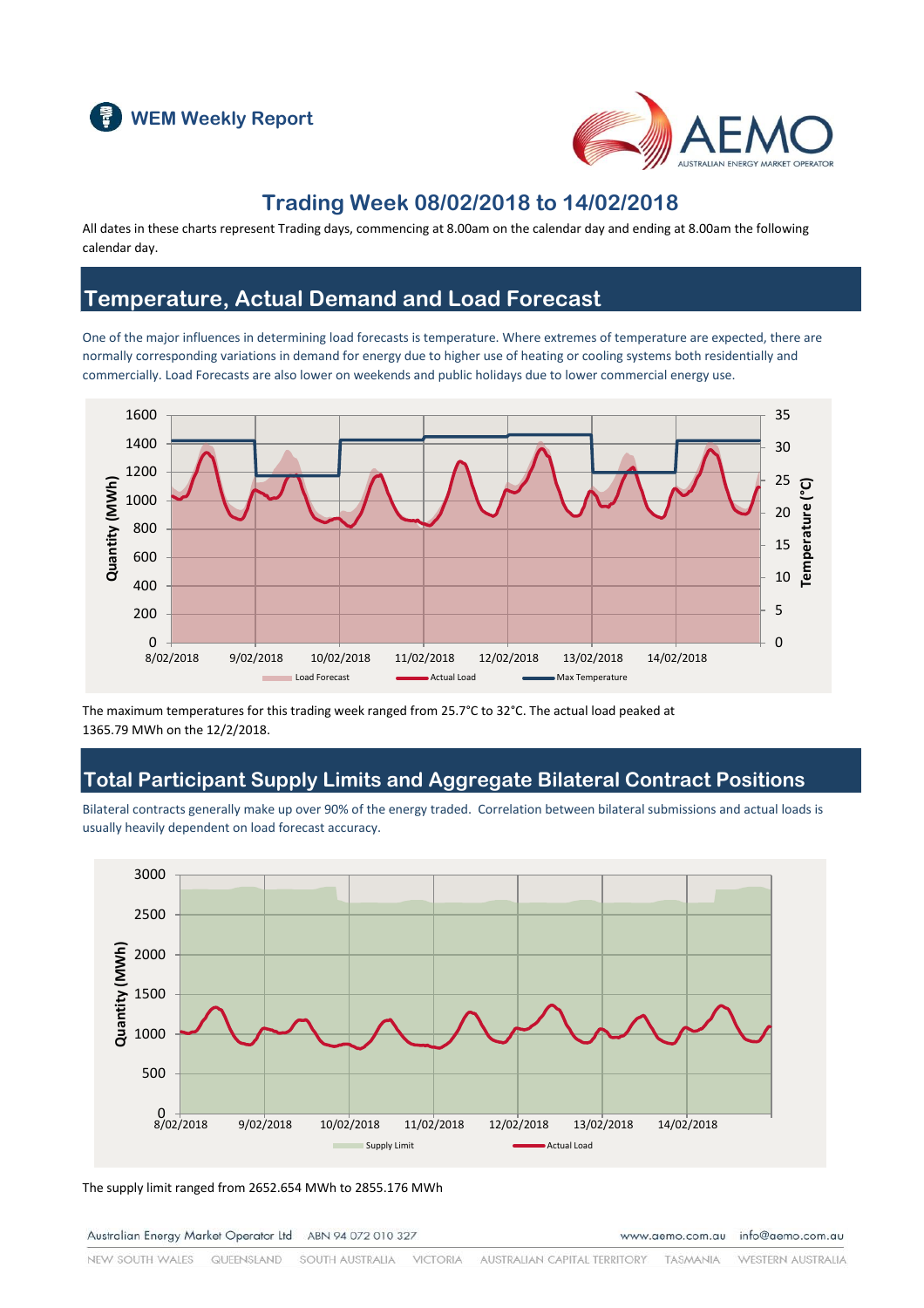# **Net Balancing Market Trades**

Bilateral contracts and STEM trading are generally based on the forecast energy requirements of Participants. When the forecast requirements are higher or lower than the actual requirements for a day, this Market energy must be bought and sold in the balancing mechanism. This graph shows the estimated net balancing trades.



The majority of the balancing activity this week occurred within Balancing Supply. The maximum balancing demand for the week reached 113.741 MWh on the 8/2/2018. The maximum balancing supply for the week reached -133.261 MWh on the 12/2/2012.

### **Total Traded Energy**

This chart represents a comparison between the total net energy that is traded in Bilateral Contracts, the STEM and the balancing mechanism. Balancing Supply represents cases in which the total contract position is greater than the demand and customers must supply energy back to balancing. Balancing Demand represents cases in which the total contract position is less than the demand and customers must purchase energy from balancing.



Total balancing supply equalled -10066.418 MWh whereas total balancing demand equalled 4189.433 MWh. The Total STEM Traded quantity was 15015.484 MWh, with the STEM Clearing Quantity ranging between 1.539 MWh and 131.291 MWh.